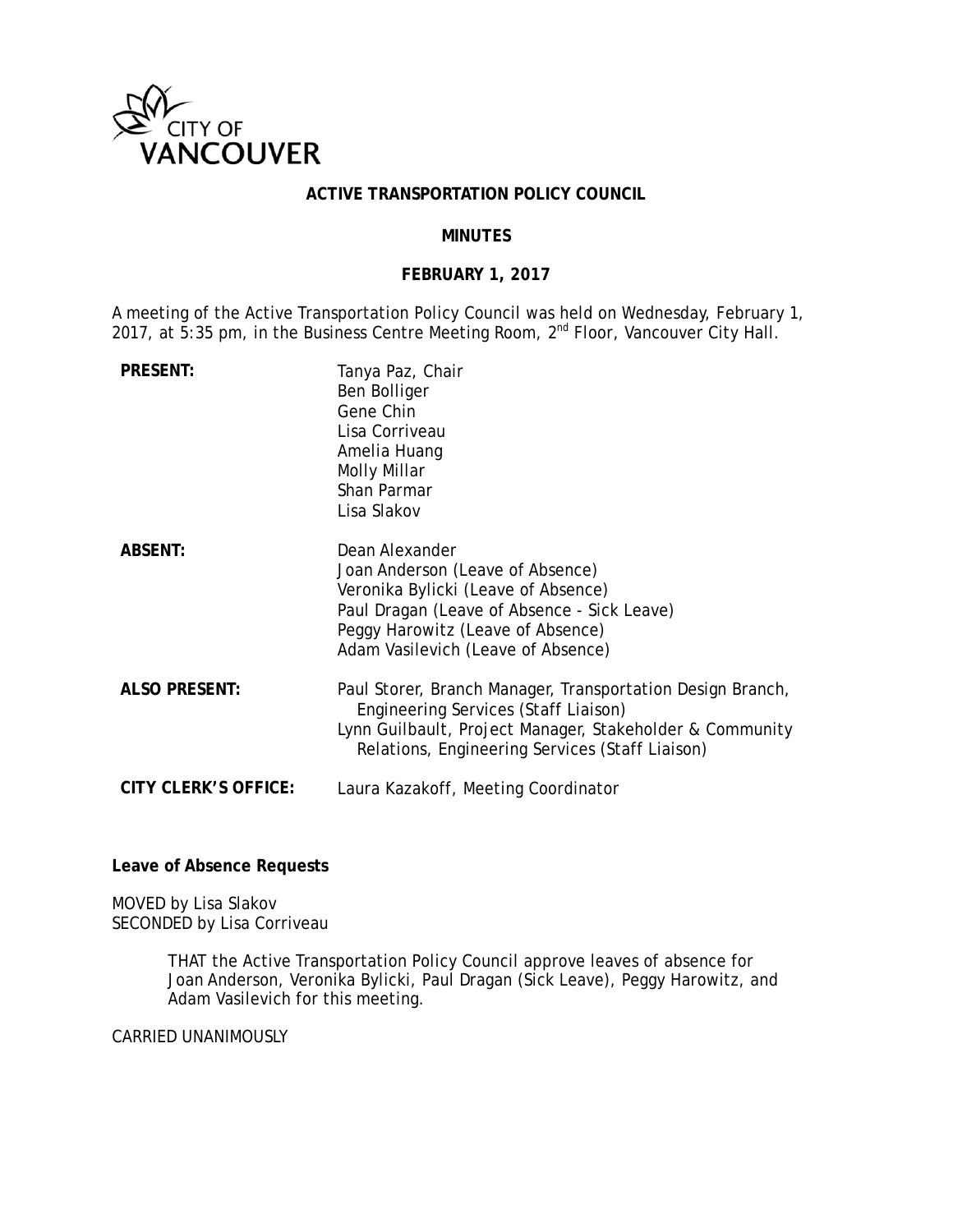#### **Approval of Minutes**

#### MOVED by Gene Chin SECONDED by Molly Millar

THAT the Active Transportation Policy Council approve the minutes of the meeting held on November 2, 2016.

CARRIED UNANIMOUSLY

### **Introductions**

Everyone in attendance provided a brief introduction to themselves, including several UBC civil engineering students, who were present to observe the meeting.

### **1. Subcommittee Updates**

### *(a) Policy Subcommittee*

Molly Millar provided an overview of the Policy Subcommittee meeting in January, where they discussed a motion regarding Promotion and Enabling.

#### **(i) Snow/Ice Removal**

The Chair introduced a motion regarding snow and ice removal. Following discussion, it was,

MOVED by Lisa Corriveau SECONDED by Amelia Huang

#### **WHEREAS**

- 1. The City of Vancouver's transportation hierarchy has walking first, then bicycling/skateboarding second, transit third, etc.;
- 2. Climate change can bring more extreme weather than historically expected and plans for adaption are needed;
- 3. For weeks in late 2016/early 2017 many sidewalks were thick with ice, treacherous, and kept many vulnerable residents trapped indoors;
- 4. For weeks in late 2016/early 2017 many major bicycle routes were thick with ice, treacherous, and kept many residents off their bicycles for much longer than expected.

THEREFORE BE IT RESOLVED THAT the Active Transportation Policy Council recommends that the City of Vancouver:

1. Diligently enforce City by-laws when sidewalks and car-free plazas are not fully cleared in a timely manner – including encouraging TransLink to clear sidewalks on their properties;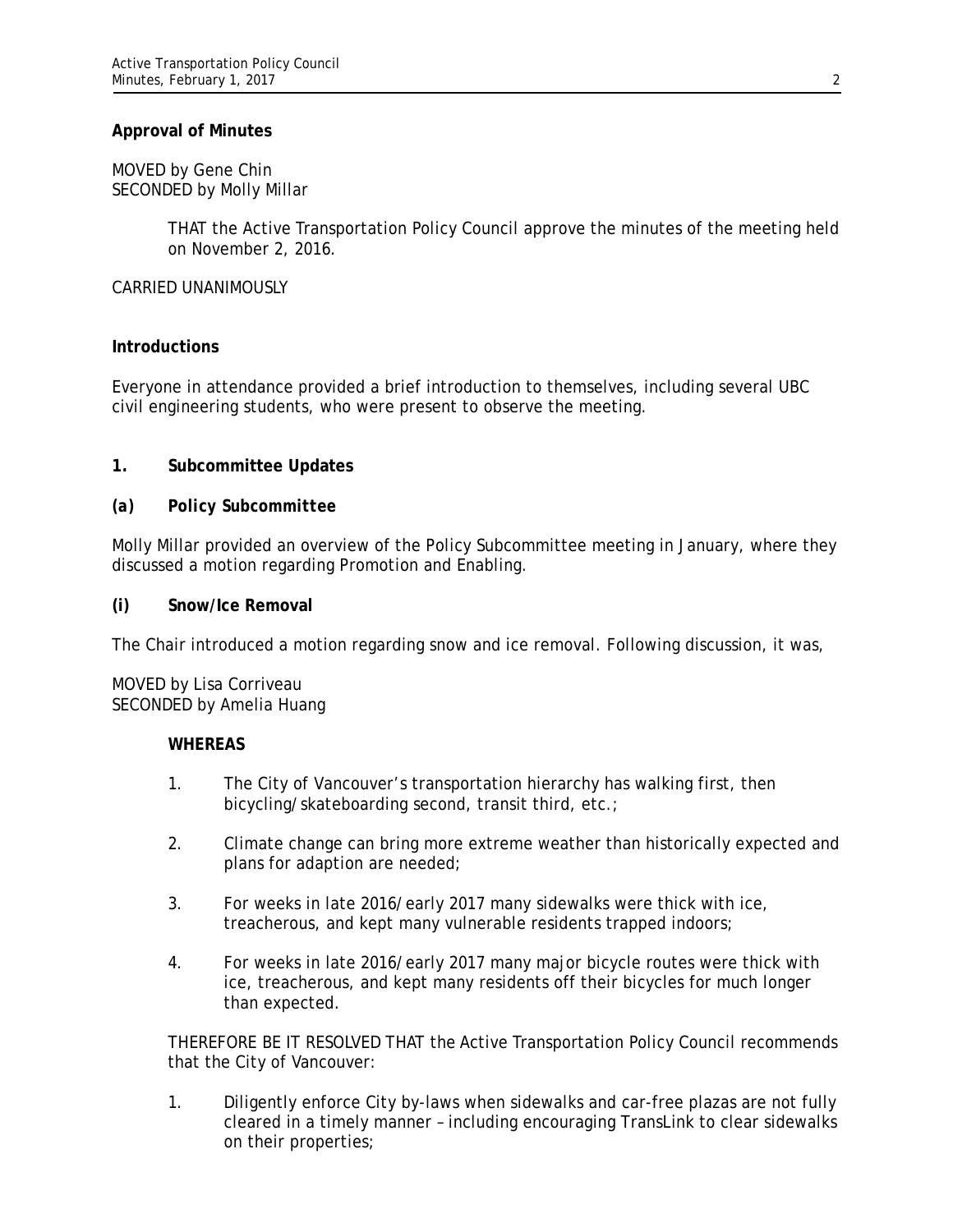- 2. Prioritize clearing of major active transportation routes, including bridges, the seawall, and other key connections as well as sidewalks around City parks, community centres, schools, and other City properties;
- 3. Clear snow and ice in marked and unmarked crosswalks, bike lanes, across bike crossings, and at bus stops;
- 4. Use resources such as community partnerships with HUB and others to assist with sand and salt distribution, bike lane clearing, and other snow angel activities.

### CARRIED UNANIMOUSLY

### **(ii) Active Transportation Promotion and Enabling**

Molly Millar introduced a motion on the above-noted topic. Following discussion regarding timing and proposed amendments, it was,

MOVED by Molly Millar SECONDED by Lisa Slakov

#### **WHEREAS**

- 1. The Active Transportation Promotion and Enabling Plan (ATPEP), under Healthy City Strategies, recommends doubling the Active Transportation Promotion and Enabling budget;
- 2. The ATPEP, under Healthy City Strategies, recommends allocating a FTE City of Vancouver staff member for Active Transportation Promotion and Enabling;
- 3. Table 1 in the ATPEP highlights that UK Cycle Towns and Cities show a more even allocation between infrastructure and promotions budget;
- 4. Within the ATPEP a best practice scan of municipalities across North America, Europe, Canada, and Australia shows that municipalities that are positioned as walk and cycle-friendly cities consistently employed both infrastructure improvement and promotion and enabling efforts;
- 5. The same scan described in 4 above shows that of 9 cities reviewed, Vancouver provided the second to least amount of their budget/capita toward Promotion and Enabling.

THEREFORE BE IT RESOLVED THAT the Active Transportation Policy Council recommends that the City of Vancouver at least double the Active Transportation Promotion and Enabling budget, starting in 2017, and regularize an existing temporary FT position whose sole focus is the promotion and enabling of active transportation in the City of Vancouver;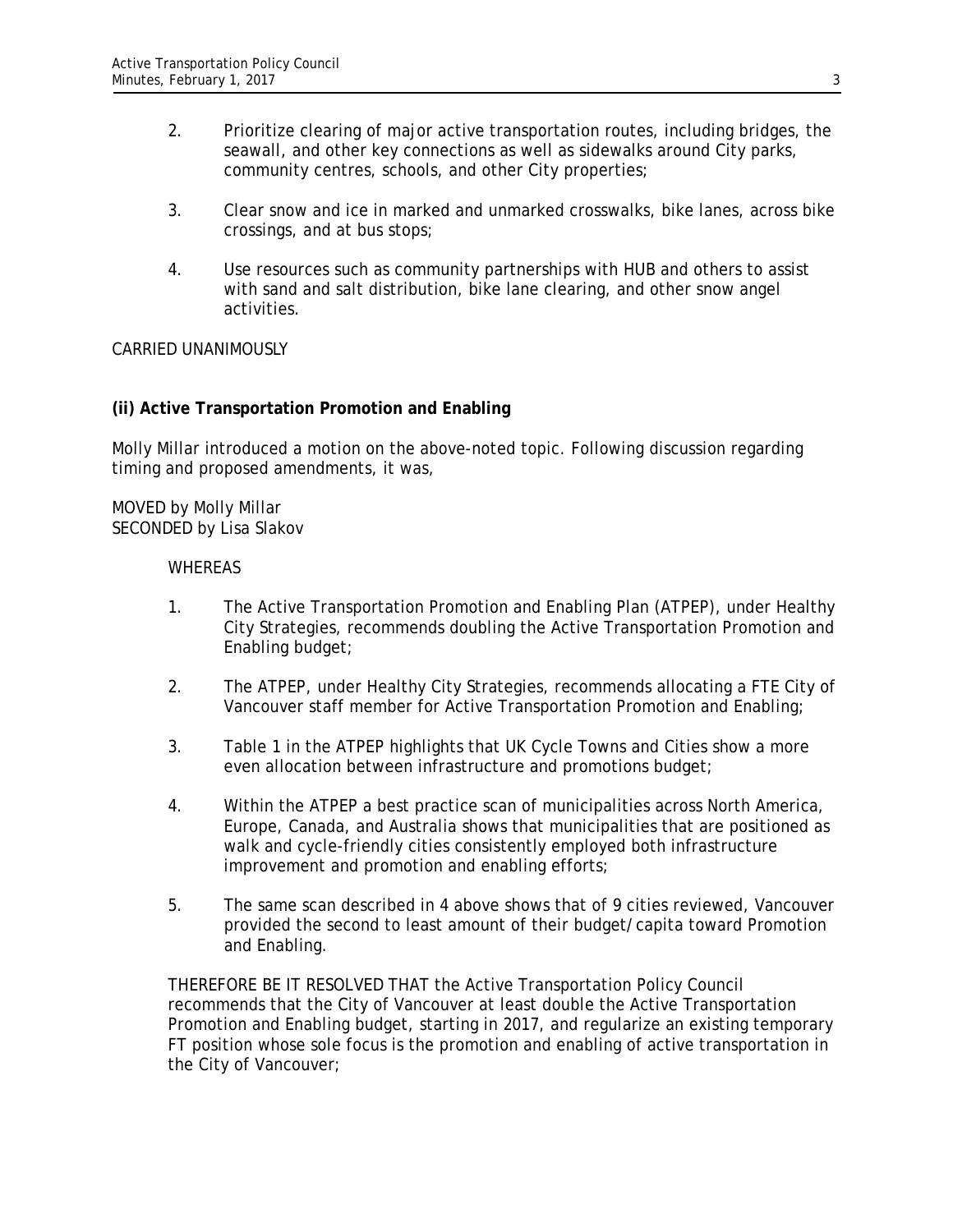BE IT FURTHER RESOLVED THAT the Active Transportation Policy Council recommends that the City of Vancouver and Vancouver School Board co-fund a position within the Vancouver School Board to oversee and develop active transportation education programming for students.

### CARRIED UNANIMOUSLY

## *(b) Projects Subcommittee Update*

**(i) 10th Avenue Project** 

Ben Bolliger introduced a motion regarding the  $10<sup>th</sup>$  Avenue Project. Ensuing discussion included staff comments regarding the potential timing of this project going to Council.

### MOVED by Ben Bolliger SECONDED by Lisa Corriveau

### **WHEREAS**

- 1. Transportation 2040 is a comprehensive framework for a progressive, green transportation strategy that includes a plan to upgrade the 10th Avenue Corridor to be safer for people of all ages and abilities and all modes of active transportation;
- 2. In the City of Vancouver's 2015 Cycling Safety Study, 10th Avenue is cited several times as a hot zone for bicycling injuries;
- 3. The majority of injuries to pedestrians and cyclists are as a result of collision with a motor vehicle, are preventable, and can be avoided through engineered improvements to roadways and the development of active transportation infrastructure;
- 4. The City of Vancouver has undertaken considerable consultations with the public and stakeholder groups and incorporated many of the suggestions in the proposed designs;
- 5. The proposed designs include engineered treatments which have been documented to be highly effective at improving pedestrian and cycling safety, (See the City of Vancouver Pedestrian Safety Study, Table ES.1, page E.10) including: additional lighting to improve visibility, separated unidirectional bike lanes, traffic calming measures such as raised intersections, an additional pedestrian signal (at Ash St), improved way finding, and Hospital Zone messaging;
- 6. The City of Vancouver has committed to a living lab along the 10th Avenue Corridor to monitor the effectiveness of the proposed improvements and strive for the safety of all modes of active transportation;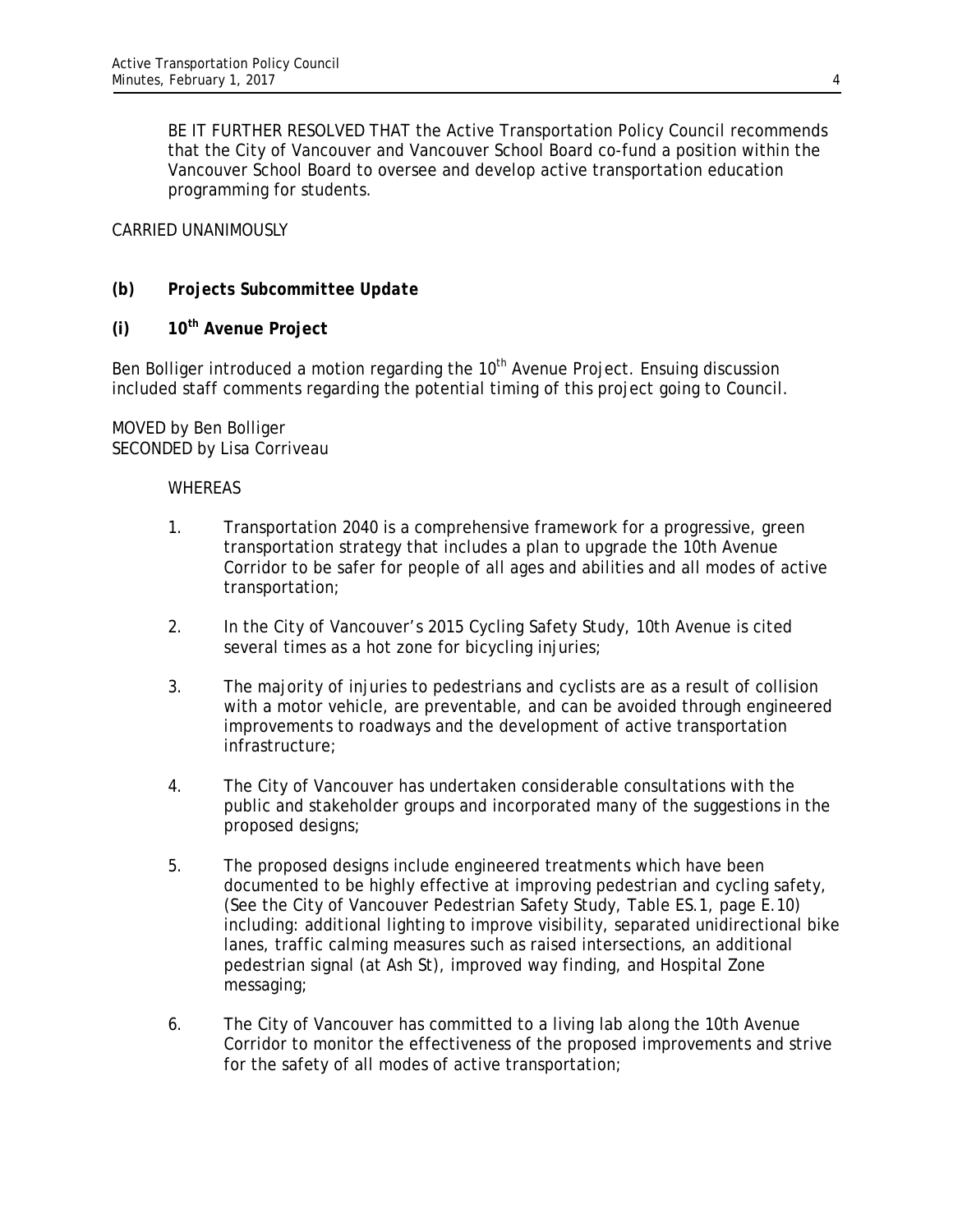- 7. The City of Vancouver's designs are likely to ensure enhanced safe and convenient access to health services by all modes of active transportation, and those accessing services by HandyDART, by adding sheltered, well-lit waiting areas, repurposing 14 street parking spots to accommodate drop off/pick up and HandyDART loading and unloading space, providing separated lanes for people travelling by bike, and traffic calming for all;
- 8. The City of Vancouver's designs are likely to ensure continued safe and convenient access for emergency vehicles by studying the ambulance traffic patterns in the area, engineering the south side bike lane to be large enough to accommodate emergency vehicles if required, and only raising east side of the (northbound) Laurel Street and West 10th Avenue intersection to ensure smooth travel.

THEREFORE BE IT RESOLVED THAT the Active Transportation Policy Council recommends that City Council proceed with the improvements to the 10th Avenue Project as proposed by City staff in Phase 3 public engagement.

### CARRIED UNANIMOUSLY

### **(ii) Arbutus Greenway Motion**

This item was postponed to the next meeting.

### **(iii) Union – Adanac Corridor Improvements Motion**

This item was postponed to the next meeting.

### **(iv) Main Street Corridor Big Projects, Big Picture**

The Chair provided an overview of a proposed motion regarding the Main Street Corridor. Following discussion, and comments by Committee members, it was,

#### MOVED by Tanya Paz SECONDED by Amelia Huang

#### WHEREAS

- 1. The City of Vancouver has a number of projects of various sizes that overlap in and around the Main St area – some of which will affect our transportation for the next 50-100 years – such as Northeast False Creek Area Plan which includes the removal of both viaducts, False Creek Flats, Union-Adanac Corridor Improvements, plans for a new St. Paul's Hospital, and plans for the Digital District;
- 2. It is not clear that the planning and engineering departments have similar visions about the City's plans which include Transportation 2040, Renewable Energy 2050, and Greenest City Action Plan;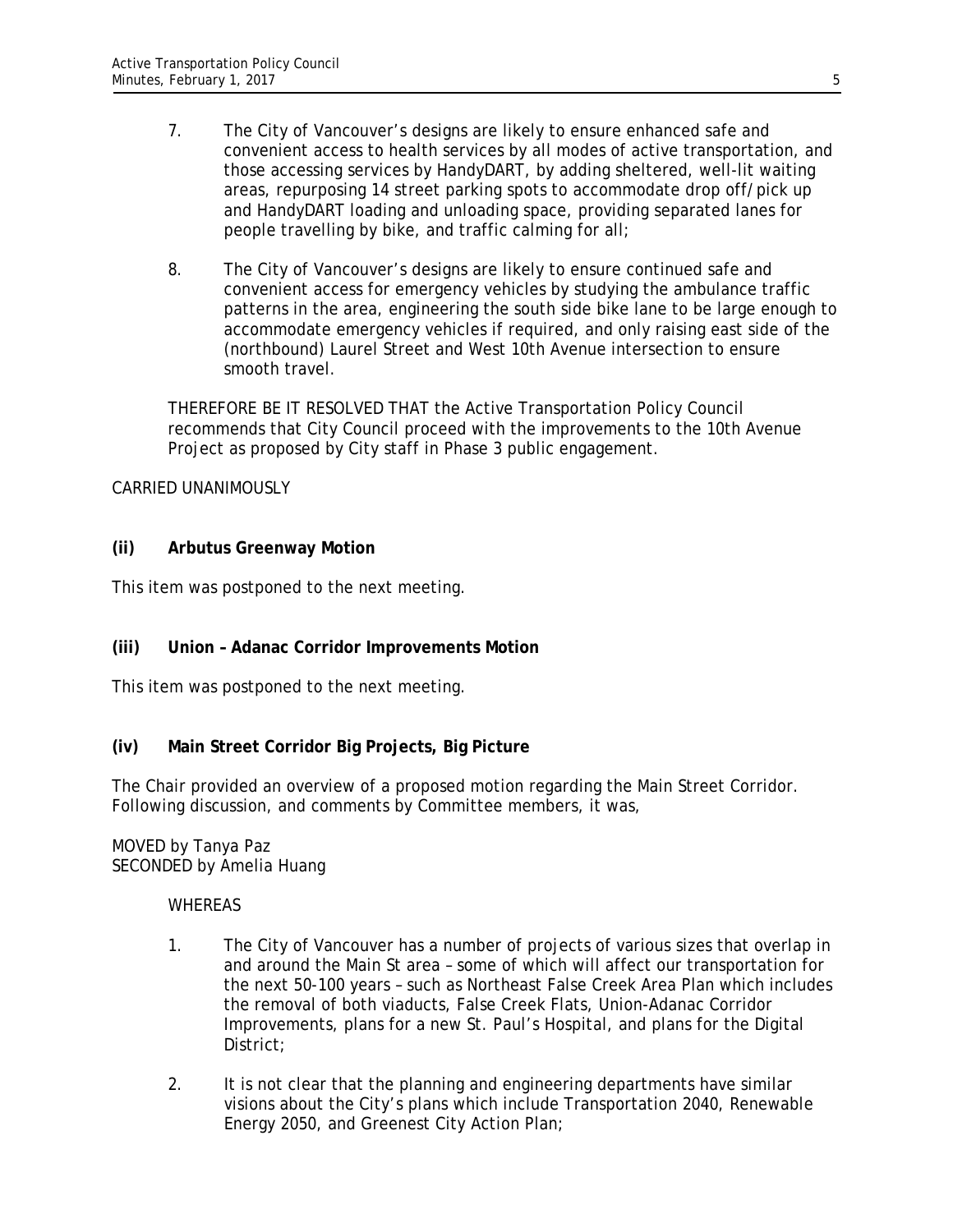3. The Active Transportation Policy Council therefore has a useful concern about these projects working well together toward common goals about active transportation.

THEREFORE BE IT RESOLVED THAT, given the importance of the Main Street area as an active transportation corridor, the Active Transportation Policy Council request that City staff present a cohesive strategy for linking the projects in this area, as they relate to the future development of the Main Street corridor.

## CARRIED UNANIMOUSLY

# **(v) Active Transportation Criteria for New Routes - Task Group Update**

No report.

## **4. Council Liaison Update**

No report.

## **5. Chair and Member Updates**

## *(a) Thank Outgoing ATPC Members*

The Chair noted this was the last meeting of the term, and thanked all members both present and absent for their contributions to the Committee. Paul Storer and Lynn Guilbault, staff liaisons, also thanked the Committee for its hard work.

# *(b) HUB Update*

The HUB Bike Awards are February 28, 2017. HUB is hiring a Special Events Manager; request members spread the word among their contacts.

### **6. Park Board/VSB/VPD Liaison Updates**

Park Board liaison report circulated.

# **7. Staff Liaison Update**

Paul Storer, Staff Liaison, provided updates on the following projects:

- $\bullet$  10<sup>th</sup> Avenue Project
- Union-Adanac Improvements
- Southside False Creek Seawall first nature piece
- Point Grey Road pedestrian improvements
- Burrard Bridge construction.